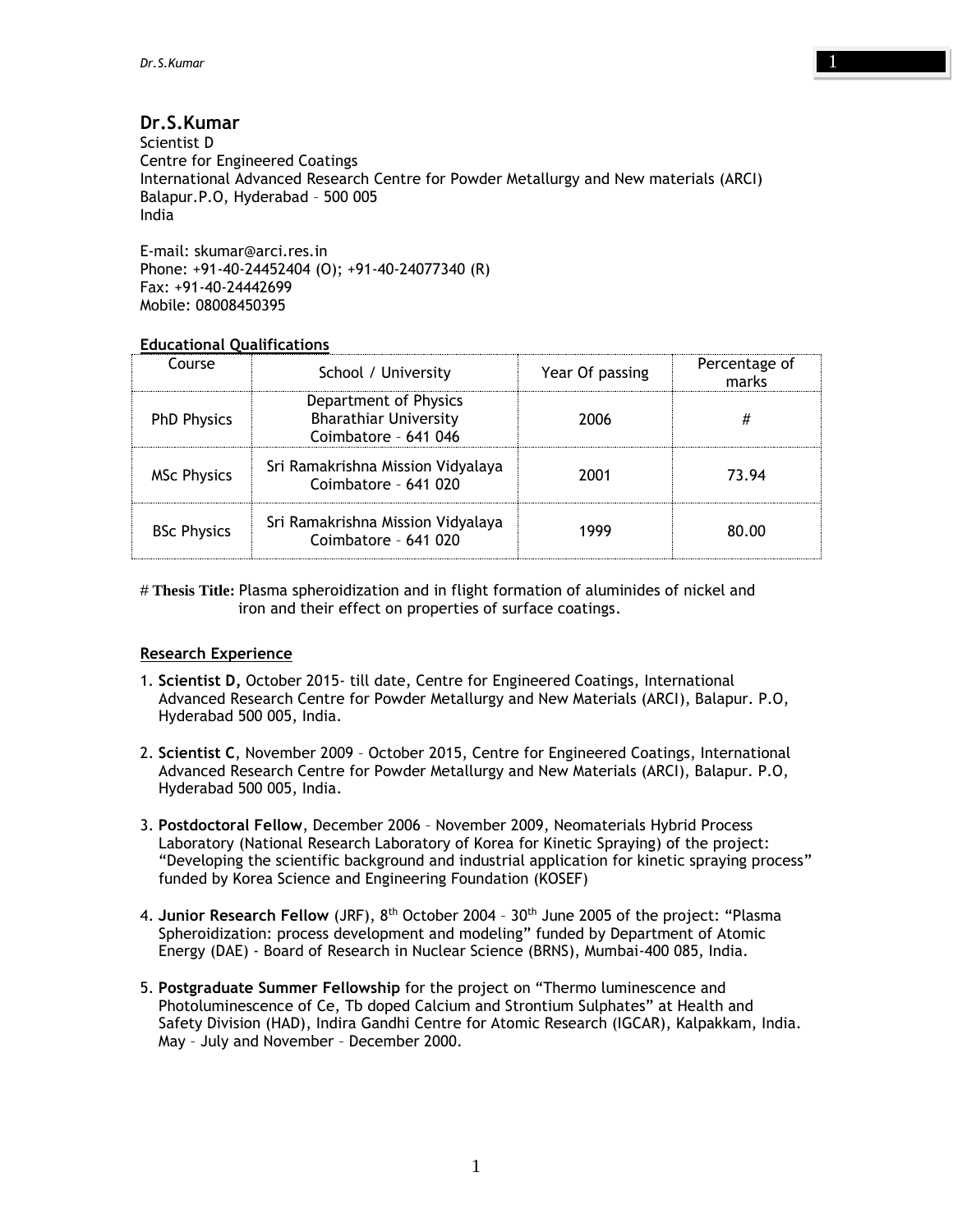# **Technical Expertise**

Finite Element Analysis Software **ABAQUS 6.10** Computational Fluid Dynamics Software **ANSYS Fluent**

#### **Principal Investigator (Industrial / Research projects)**

- 1. Development of Tin and Zn/ZrO2 and Cu/ZrO2 coatings on aluminum bus bar for electrical applications funded by **Siemens Ltd**, Bangalore. – 2.90 lakh.
- 2. Development of Ni-Cr and In-625 coatings on steel funded by **GE India Pvt. Ltd**, Bangalore, - 3.50 lakh.
- 3. Development of superconducting Niobium cavity funded by Board of Research in Nuclear Sciences (**BRNS**), Mumbai – 24.50 lakh.
- 4. Refurbishment of aerospace aluminum and aluminum alloy parts by cold spray funded by **Boeing**, USA – 100.00 lakh.
- 5. Development of Refractory metals and composite coatings for protecting Electromagnetic rail by cold spray technique funded by Armament Research and Development Establishment (**ARDE**),New Delhi- 36.87 lakh.
- 6. Development of Cu based Bulk Metallic Glass (BMGs) coatings for Erosion-Corrosion Applications funded by Naval Materials Research Laboratory **(NMRL)**, Mumbai – 20.7 lakh
- 7. Plasma spheroidization of novel multicomponent amorphous (Bulk Metallic Glass) and Crystalline (High Entropy Alloy) materials for cold spray deposition using shroud plasma processing funded by Department of Science and Technology **(SERB-DST)**, New Delhi – 50.6 lakh.

## **Co-Investigator (Industrial / Research projects)**

- 1. Development of High Entropy Alloy(HEA) coatings as potential bond-coat materials for high temperature turbine engine applications(GTMAP) funded by Aeronautics Research and Development Board (**ARDB**),New Delhi- 50 lakh. (In collaboration with IIT Madras)
- 2. Development of Copper coating on SS 304 for IIT Ropar funded by Board of Research in Fusion Science and Technology (**BRFST**)- 3.0 lakh.

## **List of main publications in refereed journals**

- 1. Rapid and scalable synthesis of crystalline tin oxide nanoparticles with superior photovoltaic properties by flame oxidation Easwaramoorthi Ramasamy, P.Kathirvel, **S.Kumar**, Koppoju Suresh, V.Ganapathy MRS Communications (2017)
- 2. Correlation of splat state with deposition characteristics of cold sprayed niobium coatings **S.Kumar**, M.Ramakrishna, N.M.Chavan S.V.Joshi Acta Materialia, 130, 177-195 (2017)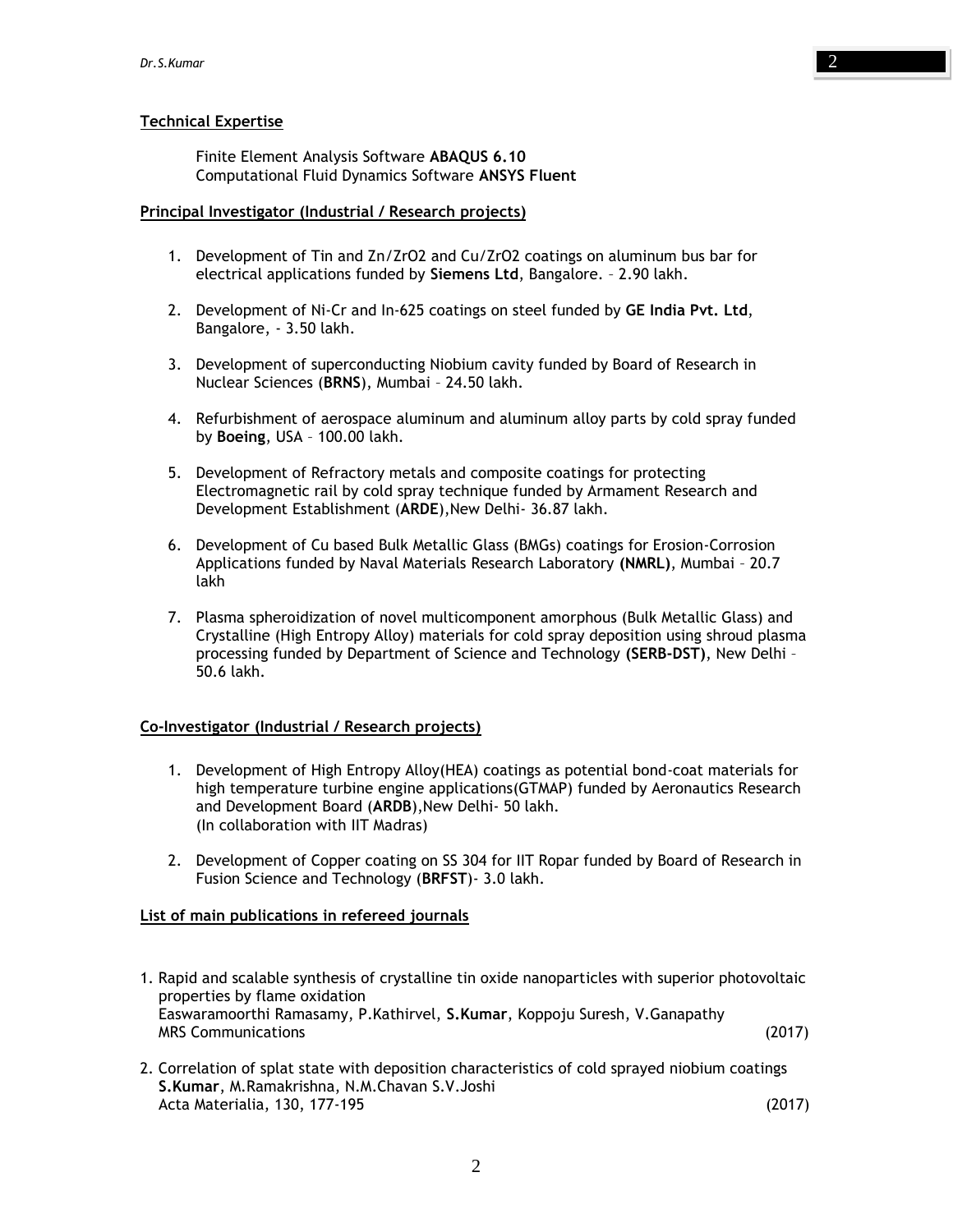| 3. Influence of coating defects on the corrosion behavior of cold sprayed refractory metals<br>S.Kumar, A.Arjuna Rao                                          |        |  |
|---------------------------------------------------------------------------------------------------------------------------------------------------------------|--------|--|
| Applied Surface Science, 396, 760-773                                                                                                                         | (2017) |  |
| 4. Microstructure and performance of cold sprayed Al-SiC composite coatings with high fraction<br>of particulates<br>S.Kumar, Sai Kiran Reddy, S.V.Joshi      |        |  |
| Surface and coatings technology, 318, 62-71                                                                                                                   | (2017) |  |
| 5. Influence of substrate roughness on bonding mechanism in cold spray<br>S.Kumar, Gyuyeol Bae, Changhee Lee<br>Surface and Coatings Technology, 304, 592-605 | (2016) |  |
|                                                                                                                                                               |        |  |
| 6. Influence of annealing on mechanical and electrochemical properties of cold sprayed<br>niobium Coatings                                                    |        |  |
| S.Kumar, A.Jyothirmayi, N.wasekar, S.V.Joshi<br>Surface and coating Technology 296, 124-135                                                                   | (2016) |  |
| 7. Effect of heat Treatment on Mechanical Properties and Corrosion Performance of Cold-<br><b>Sprayed Tantalum Coatings</b>                                   |        |  |
| S.Kumar, V.Vidyasagar, A.Jyothirmayi, S.V.Joshi<br>Journal of Thermal spray Technology, 25(4), 745-756                                                        | (2016) |  |
| 8. Study of mechanical properties and high temperature oxidation behavior of a novel cold<br>spray Ni-20Cr coating on boiler steels                           |        |  |
| N Kaur, M Kumar, S.K.Sharma, D Y Kim, S.Kumar, N M Chavan, S.V.Joshi<br>Applied Surface Science, Vol 328, 13-25                                               | (2015) |  |
| 9. Development of nanocrystalline cold sprayed Ni-20Cr Coatings for high temperature<br>oxidation resistance                                                  |        |  |
| M.Kumar, H.Singh, N.Singh, S.M.Hong, I.S.Choi, J.Y.Suh, N.M.Chavan, S.Kumar, S.V.Joshi<br>Surface and Coatings Technology, Vol 266, 122-133                   | (2015) |  |
| 10. Development of erosion corrosion resistant cold spray nanostructured Ni-20Cr coating for<br>coal fired boiler applications                                |        |  |
| M.Kumar, H.Singh, N.Singh, N M Chavan, S.Kumar, S.V.Joshi<br>Journal of Thermal Spray Technology, 1-9                                                         | (2015) |  |
| 11. Deposition and characterization alpha alumina thin films prepared by chemical bath<br>deposition                                                          |        |  |
| P.Kathirvel, J.Chandrasekaran, D.Manoharan, S.Kumar<br>Optik-international journal of Light and Electron Optics, 126 (19)2177-2179                            | (2015) |  |
| 12. Preparationa and characterization of alpha alumina nanoparticle by in-flight oxidation<br>of flame synthesis                                              |        |  |
| P.Kathirvel, J. Chandrasekaran, D.Manoharan, S.Kumar<br>Journal of alloys and compounds, Vol 590, 341-345                                                     | (2014) |  |
| 13. The elastic modulus of cold spray coatings: influence of inter splat boundary cracking<br>G.Sundararajan, NM Chavan, S.Kumar                              |        |  |
| Journal of thermal spray technology, Vol 22(8), 1348-1357                                                                                                     | (2013) |  |

14. Formation and characterization of f lame synthesized hexagonal zinc oxide nanorods for gas sensor applications

3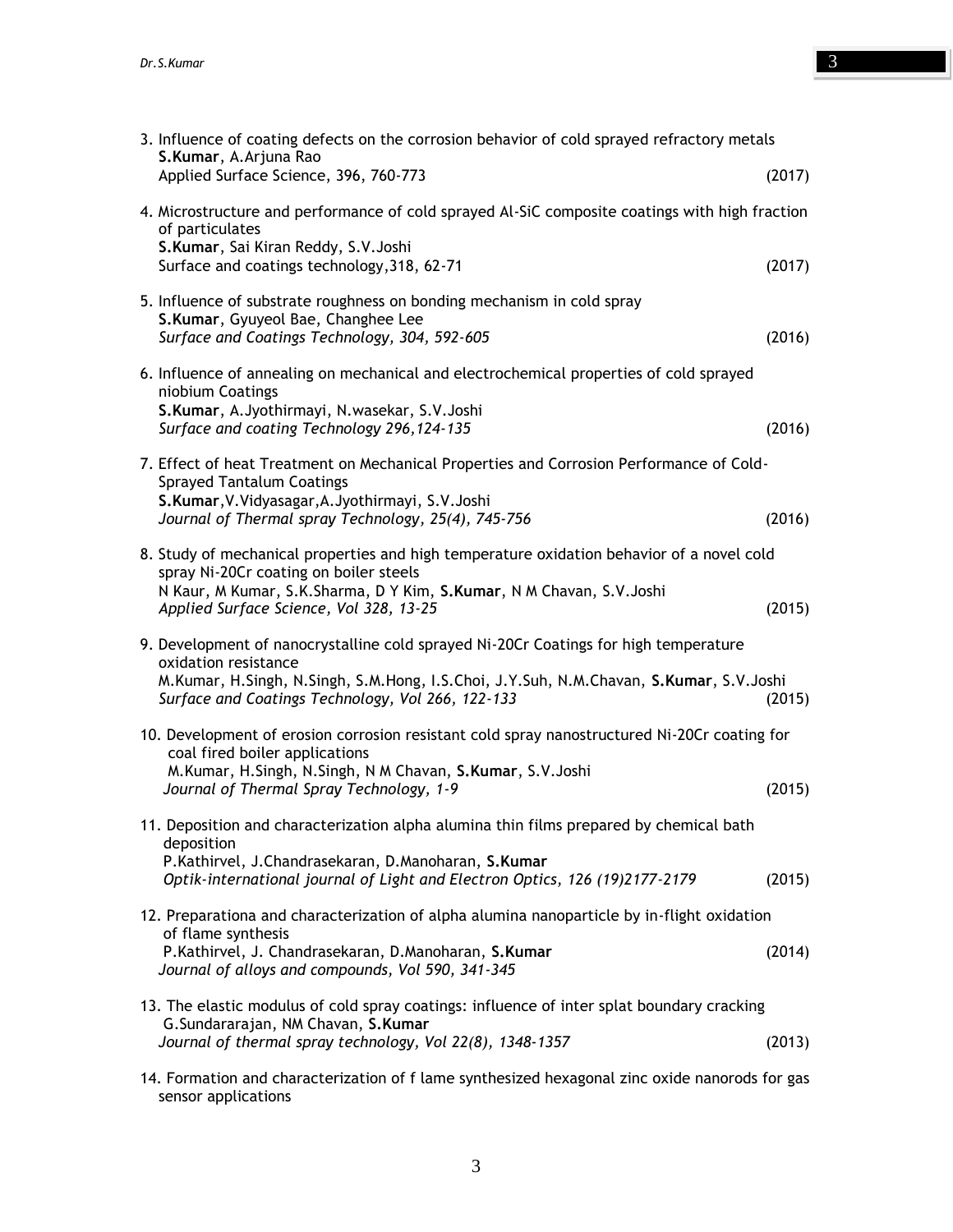| P. Kathirvel, J.Chandrasekaran, D.Manoharan, S.Kumar<br>Ceramics International 39 (2013) 5321-5325                                                                                    | (2012) |  |  |
|---------------------------------------------------------------------------------------------------------------------------------------------------------------------------------------|--------|--|--|
| 15. Oxidation and Crystallization mechanisms in plasma-sprayed Cu-based bulk metallic glass<br>coatings                                                                               |        |  |  |
| Junghwan Kim, Kicheol kang, Sanghoon Yoon, S.Kumar, Hyuntaek Na, Changhee Lee<br>Acta Materialia, 58(3) 952-962                                                                       | (2010) |  |  |
| 16. Bonding features and associated mechanisms in kinetic sprayed titanium coatings<br>Gyuyeol Bae, S.Kumar, Sanghoon Yoon, Kicheol Kang, Hyuntaek Na, Hyung-jun Kim,<br>Changhee Lee |        |  |  |
| Acta Materialia, 57(19). 5654-5666                                                                                                                                                    | (2009) |  |  |
| 17. Strain-enhanced nanocryatallization of a CuNiTiZr bulk metallic glass coating by a kinetic<br>spraying process                                                                    |        |  |  |
| Sanghoon Yoon, Gyuyeol Bae, Yuming Xiong, S.Kumar, Kicheol Kang, Jay-Jung Kim,<br>Changhee Lee                                                                                        |        |  |  |
| Acta Materialia, 57(20), 6191-6199                                                                                                                                                    | (2009) |  |  |
| 18. Development of cermet coatings by kinetic spray technology for the application of die-<br>Soldering and erosion resistance                                                        |        |  |  |
| Faisal Farooq Khan, Gyuyeol Bae, Kicheol Kang, S.Kumar, Techo Jeong, Changhee Lee<br>Surface and Coatings Technology, 204 (3), 345-352                                                | (2009) |  |  |
| 19. Effect of powder state on the deposition behavior and coating development in Kinetic Spray<br>Process                                                                             |        |  |  |
| S.Kumar, G.Bae and C.Lee<br>Journal of Physics D: Applied Physics, 49, 075305                                                                                                         | (2009) |  |  |
| 20. Particle states in plasma and their effects on properties of Ni/YSZ spray coatings for SOFC<br>anode application.                                                                 |        |  |  |
| O.Kwon, S.Kumar, S.Park and C.Lee<br>Journal of Ceramic Processing Research, 10(2), 139-143                                                                                           | (2009) |  |  |
| 21. Advanced deposition characteristics of kinetic sprayed bronze/diamond composite by<br>Tailoring feedstock properties.                                                             |        |  |  |
| H.Na, G.Bae, S.Shin, S.Kumar, H.Kim and C.Lee<br>Composite Science and technology, 69, 463-468                                                                                        | (2009) |  |  |
| 22. Spectral inverstigations of chemical bath deposited zinc oxide thin films - ammonia gas<br>sensor.                                                                                |        |  |  |
| P.Kathirvel, S.M.Mohan, D.Manoharan and S.Kumar<br>Journal of Optoelectronics and Advanced Materials, 1, 25-33                                                                        | (2008) |  |  |
| 23. Effects of silver addition on mechanical properties of plasma sprayed interconnect layer.                                                                                         |        |  |  |
| S.Park, S.Kumar, H.Na and C.Lee<br>Journal of Thermal Spray Technology, 17(5-6), 708-714                                                                                              | (2008) |  |  |
| 24. Deposition characteristics of copper particles on roughened substrates through kinetic                                                                                            |        |  |  |
| spraying<br>S.Kumar, Gyuyeol Bae and Changhee Lee<br>Applied Surface Science, 255(6), 3472-3479                                                                                       | (2008) |  |  |
|                                                                                                                                                                                       |        |  |  |

4

25. Phase dependence of Fe based bulk metallic glasses on properties of thermal spray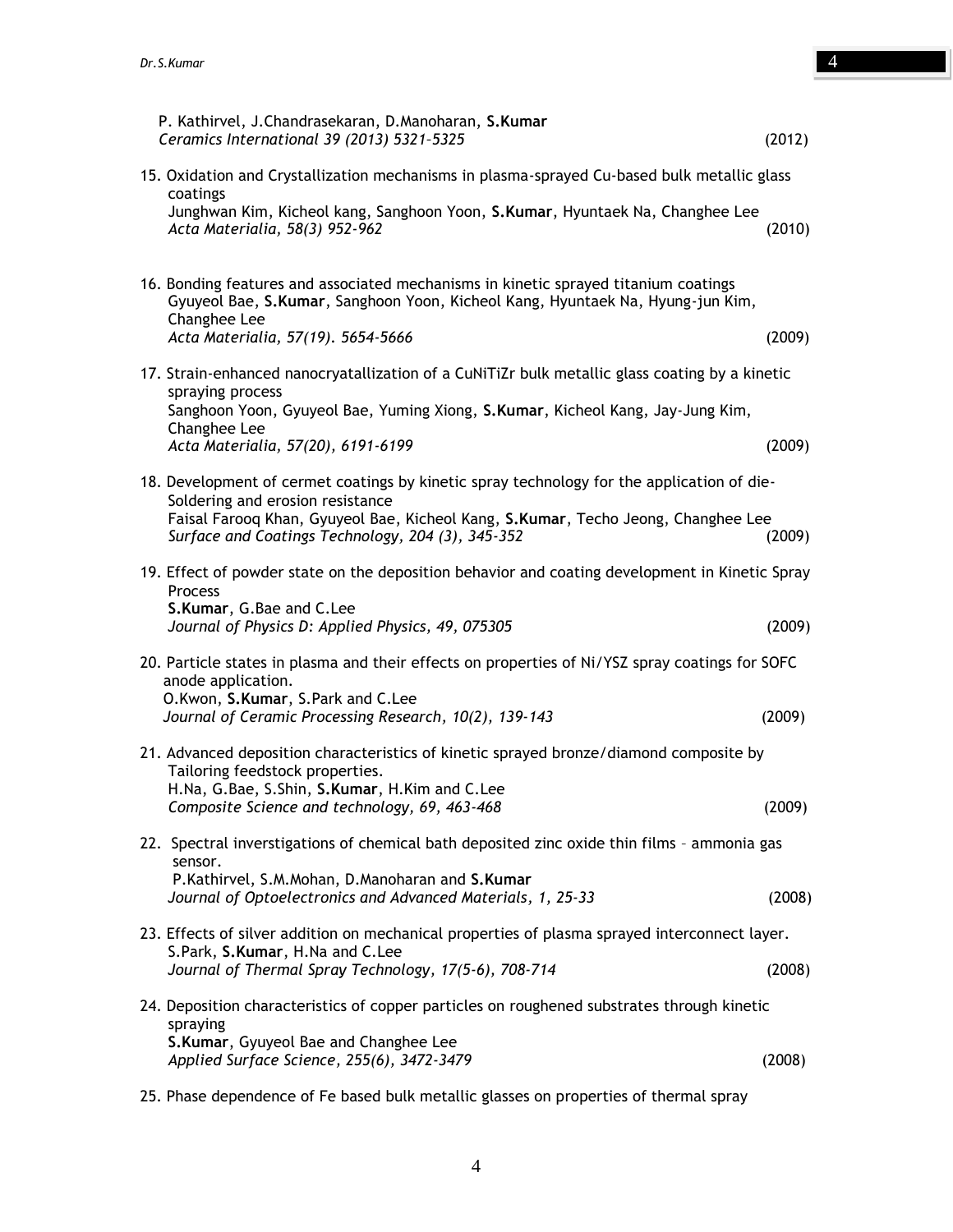| coatings.<br>S.Kumar, Junseoub Kim, Hwijun Kim and Changhee Lee<br>Journal of Alloys and Compounds, 475(1), L9-L12                                                                                                                      | (2008) |  |
|-----------------------------------------------------------------------------------------------------------------------------------------------------------------------------------------------------------------------------------------|--------|--|
| 26. Influence of metal powder shape on drag coefficient in a spray jet<br>S.Kumar, Hyuntaek Na, V.Selvarajan, Changhee Lee<br>Current Applied Physics (Article in press)                                                                | (2008) |  |
| 27. General aspects of interface bonding in kinetic sprayed coatings<br>Gyuyeol Bae, Yuming Xiong, S.Kumar and Changhee Lee                                                                                                             |        |  |
| Acta Materialia, 56 (17), 4858 - 4868                                                                                                                                                                                                   | (2008) |  |
| 28. Synthesis and Characterization of Alumina Nano-Powders by Oxidation of Molten Aluminium<br>in a Thermal Plasma Reactor: Comparison with Theoretical Estimation<br>S.Kumar, Kicheol Kang, Gyuyeol Bae, V.Selvarajan and Changhee Lee |        |  |
| Materials Chemistry and Physics Vol. 112, 436 - 441                                                                                                                                                                                     | (2008) |  |
| 29. Characterization and comparison between APS coatings prepared from ball milled and<br>plasma processed nickel - aluminium powders.                                                                                                  |        |  |
| S.Kumar, V.Selvarajan, P.V.A.Padmanabhan and K.P Sreekumar<br>Materials Science and Engineering A, Vol. 486 (1-2), 287-294.                                                                                                             | (2008) |  |
| 30. Plasma spheroidization of iron powders in a non-transferred DC thermal plasma jet.<br>S.Kumar and V.Selvarajan<br>Materials Characterization, Vol. 59 (6), 781-785.                                                                 | (2008) |  |
| 31. Development and microstructure optimization of atmospheric plasma-sprayed NiO/YSZ                                                                                                                                                   |        |  |
| anode coatings for SOFCs.<br>Sooki Kim, Ohchul Kwon, S.Kumar, Yuming Xiong and Changhee Lee<br>Surface and Coatings Technology, Vol. 202 (14), 3180-3186.                                                                               | (2008) |  |
| 32. Comparison of solid oxide fuel cell anode coatings prepared from different feedstock<br>Powders by atmospheric plasma spray method.                                                                                                 |        |  |
| Ohchul Kwon, S.Kumar, Soodong Park and Changhee Lee<br>Journal of Power Sources, Vol. 171 (2), 441-447.                                                                                                                                 | (2007) |  |
| 33. Formation of Doughnut shaped aluminium particles in a DC non transferred argon thermal<br>plasma jet.                                                                                                                               |        |  |
| S.Kumar and V.Selvarajan<br>Vacuum, Vol. 81 (8), 1016-1021.                                                                                                                                                                             | (2007) |  |
| 34. Spheroidization of Metal and Ceramic Powders in Thermal Plasma Jet: Comparison between<br><b>Experimental Results and Theoretical Estimation</b><br>S.Kumar, V.Selvarajan, P.V.A.Padmanabhan and K.P.Sreekumar                      |        |  |
| Journal of Materials Processing Technology, Vol. 176 (1-3), 87-94.                                                                                                                                                                      | (2006) |  |
| 35. In-flight formation and Characterization of Nickel aluminide in a DC thermal plasma jet.                                                                                                                                            |        |  |
| S.Kumar and V.Selvarajan<br>Chemical Engineering and Processing, Vol. 45 (12), 1029 -1035.                                                                                                                                              | (2006) |  |
| 36. Characterization and comparison between ball milled and plasma processed iron -<br>aluminium thermal spray coatings.                                                                                                                |        |  |
| S.Kumar, V.Selvarajan, P.V.A.Padmanabhan and K.P.Sreekumar<br>Surface and Coatings Technology, Vol. 201 (3-4), 1267 - 1275.                                                                                                             | (2006) |  |